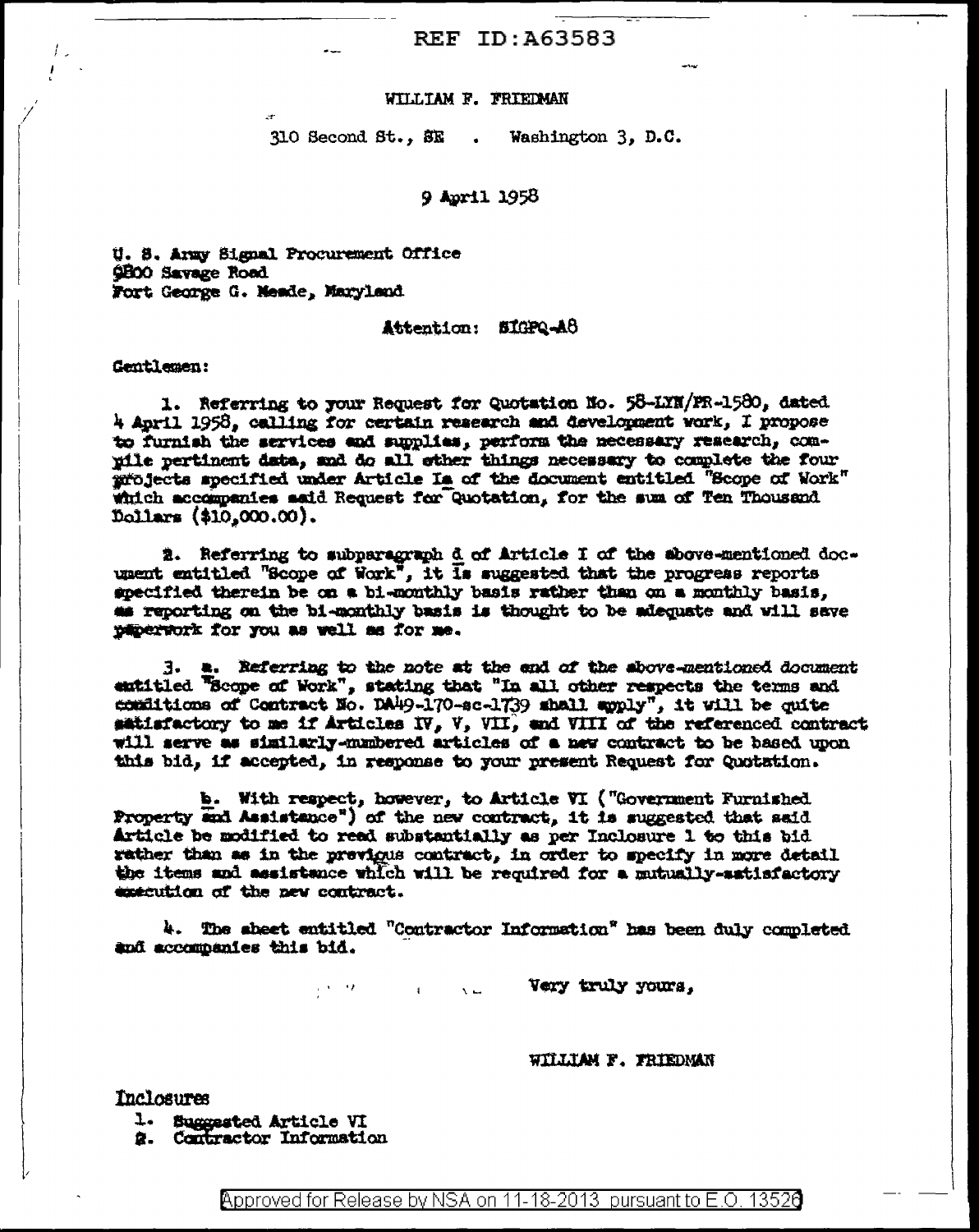#### **SURGESTED**

#### ARTICLE VI - GOVERNMENT FURNISHED FROPERTY AND ASSISTANCE

a. Clerical and research assistance as may be necessary (including translution of documents pertinent to the items of work and in foreign languages).

b. Office furniture to include a secretary's desk and chair, two amall tables, a 6-drawer file cabinet for  $5^{\circ}x$  5" cards and stand or table therefor, and two mmall office chairs (without arms).

e. Office facilities and equipment of the usual type, including an slactric typewriter, a dictating-reproducing recorder of the flat disk type, # dictating-reproducing recorder of the magnetic tape type, a small officeuse projector (115v./a.c.) for showing lantern alides of the glass or filmstrip type and a suitable screen therefor, and boxes for storing glass alides mod/or film strips when not in use.

Miscellaneous office supplies such as paper, pencils, shears, stitching device for fastening papers, pencil sharpener, waste-paper baskets, etc.

«. The raw photographic and recording materials for the negatives, prints, fides, and recordings called for under Article I shove; the photographic sarvices required for processing these materials into final form; and a soundrecording studio with technical facilities and acryices required for making the illustrated voice-recorded lectures called for under Project 4 of Article I shove.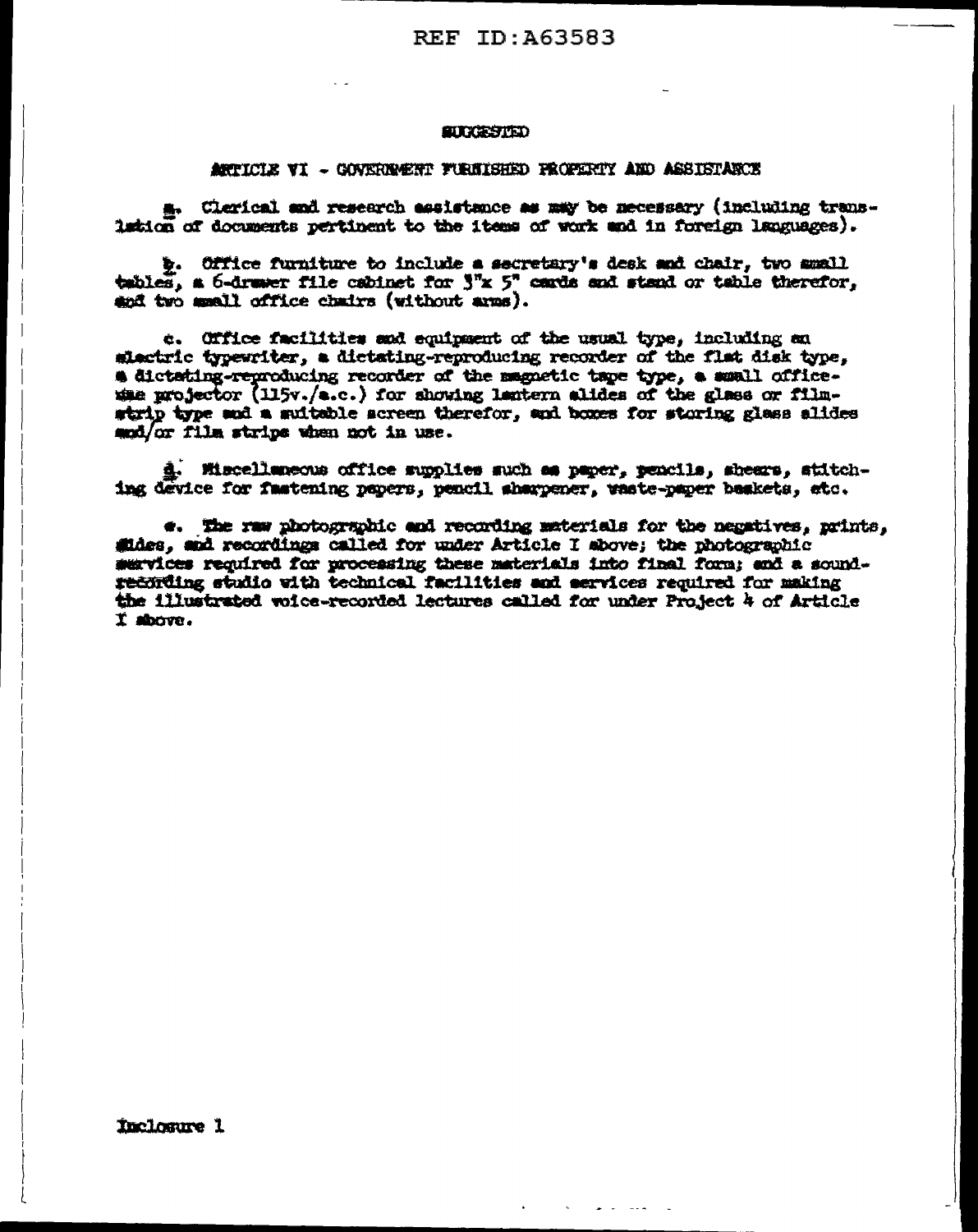|                                                                     | REQUANT FOR QUOTATION                                                                                                                                                                                                                                                                                                                                                                                                                                                                                                                                                                           |                      | REF—ID-A63583                                                    |                                                    | Form Approved |                           |
|---------------------------------------------------------------------|-------------------------------------------------------------------------------------------------------------------------------------------------------------------------------------------------------------------------------------------------------------------------------------------------------------------------------------------------------------------------------------------------------------------------------------------------------------------------------------------------------------------------------------------------------------------------------------------------|----------------------|------------------------------------------------------------------|----------------------------------------------------|---------------|---------------------------|
|                                                                     |                                                                                                                                                                                                                                                                                                                                                                                                                                                                                                                                                                                                 |                      |                                                                  |                                                    |               | Budget Bureau No. 22-R135 |
| ISSUED BY<br>9800 BAVAGE ROAD                                       | U. S. ARMY SIGNAL PROCUREMENT OFFICE                                                                                                                                                                                                                                                                                                                                                                                                                                                                                                                                                            |                      | DEPARTMENT<br><b>TIGU</b>                                        |                                                    | PAGE NO.      | NUMBER OF<br>PAGES        |
| <b>ADDRESS</b><br>ATTENTION: SIGPQ-AB                               | FORT GEORGE G. MEADE, MARYLAND                                                                                                                                                                                                                                                                                                                                                                                                                                                                                                                                                                  |                      | DATE<br>4 April 1958                                             |                                                    |               |                           |
| TO:                                                                 |                                                                                                                                                                                                                                                                                                                                                                                                                                                                                                                                                                                                 |                      | <b>QUOTATION NUMBER</b>                                          |                                                    |               |                           |
|                                                                     | NR. WILLIAM F. FRIEDMAN                                                                                                                                                                                                                                                                                                                                                                                                                                                                                                                                                                         |                      | 58-LYN/PR-1580                                                   |                                                    |               |                           |
| <b>ADDRESS</b><br>$$10 - 2nd$ STREET, $8. R$ .<br>WASHINGTON, D. C. |                                                                                                                                                                                                                                                                                                                                                                                                                                                                                                                                                                                                 |                      | REQUISITION NUMBER OR OTHER PURCHASE AUTHORITY<br>58-LXN/FR-1580 |                                                    |               |                           |
|                                                                     | THIS IS A REQUEST FOR PRICE, COST, DELIVERY, OR OTHER INFORMATION AS SPECIFIED HEREIN, ON THE BELOW-LISTED SUP-<br>PLIES OR SERVICES. PLEASE COMPLETE THE FOLLOWING IN <b>CUAURUPLICATS</b> AND RETURN ON OR BEFORE 15 Apr11 1958<br>IF YOU ARE UNABLE TO QUOTE, IT IS REQUESTED THAT YOU SO INDICATE ON THIS FORM AND RETURN IT, THIS REQUEST DOES NOT<br>COMMIT THE GOVERNMENT TO PAY ANY COSTS INCURRED IN THE SUBMISSION OF THIS QUOTATION OR IN MAKING NECESSARY<br>STUDIES OR DESIGNS FOR THE PREPARATION THEREOF. NOR TO PROCURE OR CONTRACT FOR SERVICES OR SUPPLIES,                   | SUPPLIES OR SERVICES |                                                                  |                                                    |               |                           |
|                                                                     | Research and Development in accordance with the attached "Scope of Work."                                                                                                                                                                                                                                                                                                                                                                                                                                                                                                                       |                      |                                                                  |                                                    |               |                           |
| <b>KATES 5</b><br>$\mathbf{L}$ .<br>2.<br>3.                        | Any contract resulting from this request for proposal will be<br>in accordance with Contract Form 351 and will contain the<br>attached special clauses, as well as the clauses required by<br>law and regulations contained in Contract No. DA49-170-sc-1739.<br>Contractor shall complete and return one copy of the Contractor's<br>Information Sheet.<br>Contractor shall submit any resulting proposal in double en-<br>velopes, the inner envelope shall be warked with the Quotation<br>mumber, the closing date, as above, and the name and address                                      |                      |                                                                  |                                                    |               |                           |
| 4.                                                                  | of the contractor.<br>If further information is required concerning this request for<br>guotation, you are advised to contact Mr. John M. Curran, U. S.<br>Army Signal Procurement Office, 9800 Savage Road, Fort George<br>6. Mosde, Maryland, CRehard 4-7121 or 4-7131 thru 35, Extension<br>7312 or 7313.                                                                                                                                                                                                                                                                                    |                      |                                                                  |                                                    |               |                           |
| Տ∪†բ∟<br>Щ.                                                         | <b>IERRE PESSINTS (Check appropriate boxes)</b><br>(2) THAT HE IS A REGULAR DEALER IN, MANUFACTURER OF, THE SUPPLIES OFFERED;                                                                                                                                                                                                                                                                                                                                                                                                                                                                   |                      |                                                                  |                                                    |               |                           |
|                                                                     | (3) (a) THAT HE HAS MOT [], EMPLOYED OR RETAINED ANY COMPANY OR PERSON (Other than a full-time bona fide em-<br>ployee working solely for the contractor) TO SOLICIT OR SECURE THIS CONTRACT, AND (b) THAT HE HAS, HAS NOT, PAID OR<br>AGREED TO PAY TO ANY COMPANY OR PERSON (Other than a full time bona fide employee working solely for the contractor) ANY FEE.<br>COMMISSION, PERCENTAGE OR BROKERAGE FEE, CONTINGENT UPON OR RESULTING FROM THE AWARD OF THIS CONTRACT;<br>AND AGREES TO FURNISH INFORMATION RELATING THERETO AS REQUESTED BY THE CONTRACTING OFFICER. (NOTE: for inter- |                      |                                                                  |                                                    |               |                           |
|                                                                     | pretation of the representation, including the term "bona fide employee" see General Services Administration Regulations, Title 44, Secs.<br>150.7 and 150.5 (d), Fed. Reg. Dec 31, 1952, Vol 17, No. 253);                                                                                                                                                                                                                                                                                                                                                                                     |                      |                                                                  |                                                    |               |                           |
|                                                                     | NOTE: Prices quoted include applicable Federal Excise Taxes, but do not include direct State or Local Taxes.                                                                                                                                                                                                                                                                                                                                                                                                                                                                                    |                      |                                                                  |                                                    |               |                           |
|                                                                     | DISCOUNTS WILL BE ALLOWED BY SUPPLIER FOR PROMPT PAYMENT AS FOLLOWS:                                                                                                                                                                                                                                                                                                                                                                                                                                                                                                                            |                      |                                                                  |                                                    |               |                           |
| NAME OF SUPPLIER                                                    | PERCENT 10 CALENDAR DAYS,<br>BY                                                                                                                                                                                                                                                                                                                                                                                                                                                                                                                                                                 |                      | PERCENT 20 CALENDAR DAYS,                                        | TITLE                                              | 1958          | PERCENT 30 CALENDAR DAYS  |
| $1$ DEC 53                                                          |                                                                                                                                                                                                                                                                                                                                                                                                                                                                                                                                                                                                 |                      |                                                                  | U. S. GOVERNMENT PRINTING OFFICE : 1954 O - 285565 |               |                           |

 $t^{\prime}$ 

r.

 $\mathcal{C}$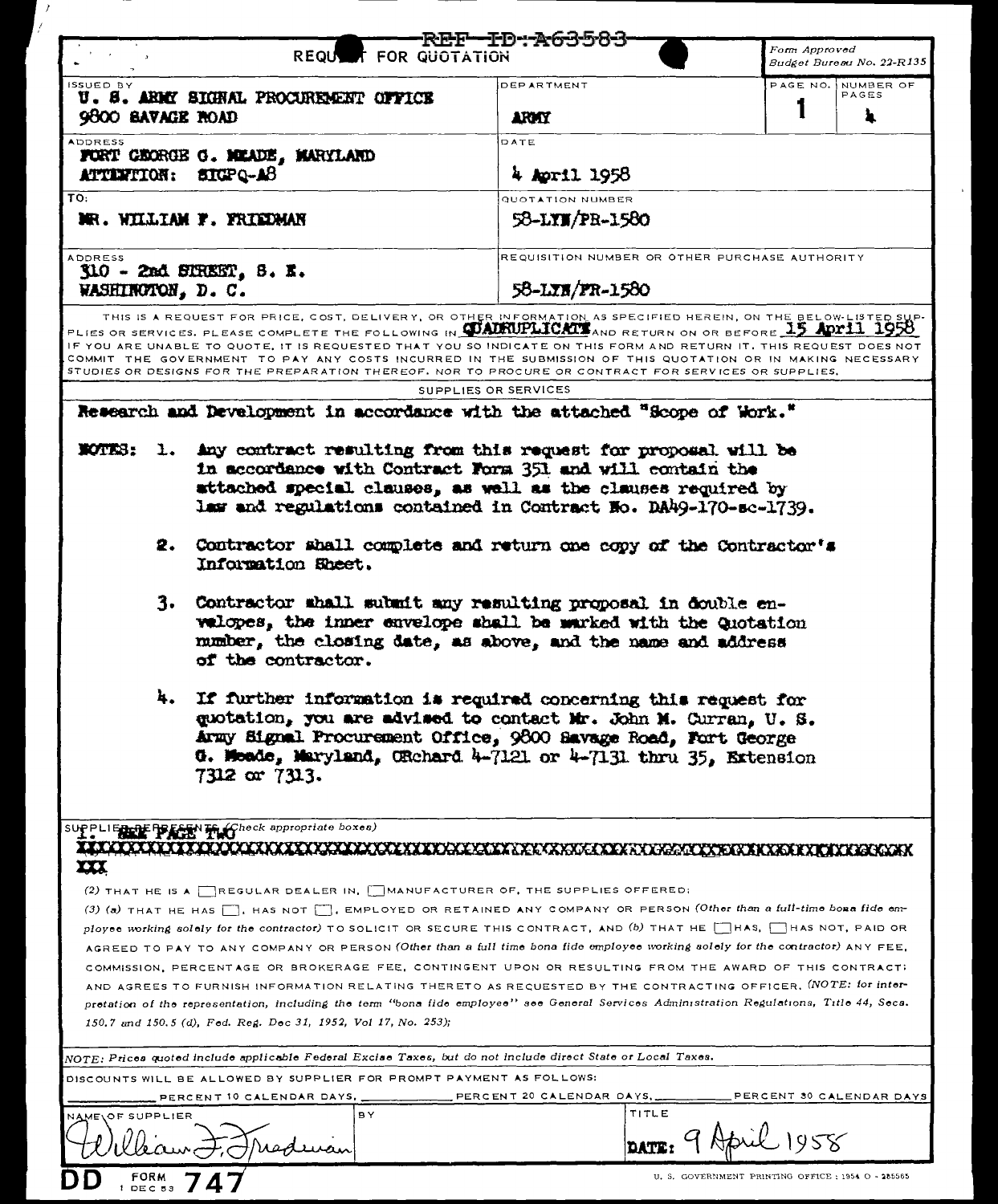REF ID: A63583.

Purchase Request No.

### CHICCK APPROPRIATE BOXES

a. Offeror represents that it  $\overline{f}$  is,  $\overline{f}$  is not, a small business concern.<br>For this purpose, a small business concern is a concern that (i) is not dominant ir. its field of operation, and, with its affiliates, employs fewer than 500 employees, or (ii) is certified as a small business concern by the Small Business Administration. (See Code of Federal Regulations, Title 13, Chapter II, Part 103, 21 Fed. Reg. 9709, which contains the detailed definition and related procedures.) /

b. Offeror represents that it  $\sqrt{\frac{h_{\text{max}}}{h_{\text{max}}}}$  has not, previously been denied a Small Eusiness Certificate by the Small Business Administration.

c. If offerer is a regular dealer, it also represents that all supplies to be furnished hereunder  $\sqrt{V}$  will,  $\sqrt{V}$  will not, be manufactured or produced by a small business concern.

# PRE-PRINTED TERMS AND CONDITIONS CONTAINED IN BIDDER'S LETTERHEAD OR OTHER FORMS

In submitting your proposal it is necessary for you to delete, or by explicit language, exclude any conditions (pre-printed or otherwise) appearing on your letterhead or on reverse thereof, which may be in conflict with any of the General or Special conditions contained in the request for proposal. Failure to eliminate such conflicting conditions may result in the rejection of your proposal as non-responsive.

### NOTICE TO OFFERORS

Bargaining will be kept to a minimum required to establish a fair and reasonable price. Submit your lowest price, therefore, initially. The Contracting Officer will normally· negotiate only with the firm(s) offering the most favorable  $price(s)$  He reserves the right to consider only those price revisions received after the closing date of the Proposal Request which he has solicited during the conduct of negotiations.

SIGPQ FORM *#e£,*  Revised 31 Oct. 1957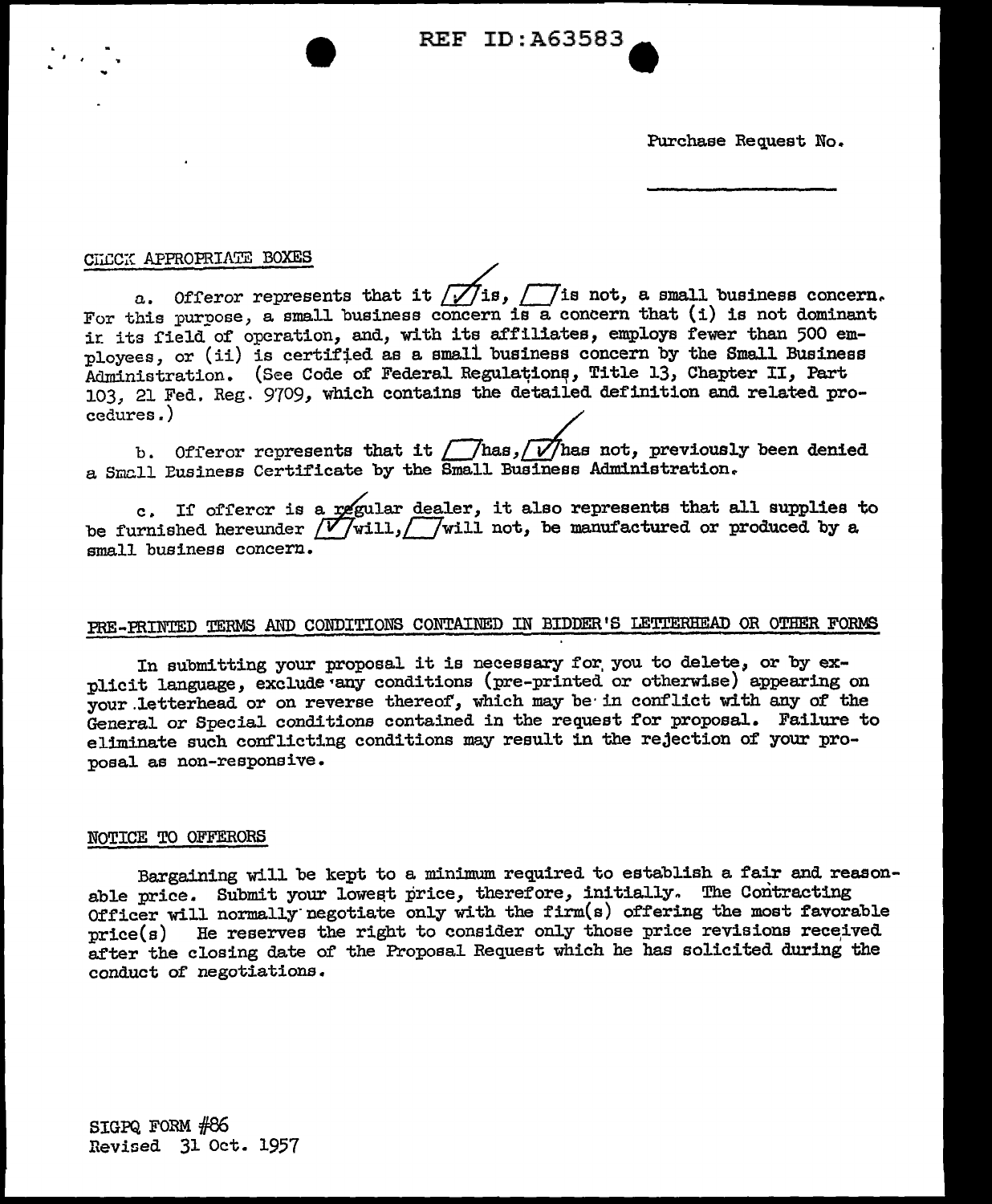## **REF ID: A63583**

### ARTICLE I - BOOPE OF WORK

### 58-LYN/PR-1580

a. The Contractor, as an independent contractor, shall furnish all services and supplies, perform the necessary research, compile pertinent data and shall do all other things necessary to complete the following projects:

(1) Project 1: Prepare a manuscript of the text for a series of six lessons containing unclassified data designed for the technical crientation of new NSA employees. Basic outline of lectures is Shown in Paragraph b.

(2) Project 2: Prepare a set of photographic negatives and prints to accompany the manuscript called for under Project 1, and which shall serve as illustrative material for the data contained in those lessons.

(3) Project 3: Prepare a set of lantern slides for use in connection with a series of six lectures which shall be based upon and coordinated with the six lessons called for under Project 1.

(4) Project 4: Prepare a voice recording of the six lectures, each suproximately 50 minutes in length, the lectures to be based upon the materials called for under Projects 1, 2, and 3.

b. The basic outline of the six lessons and lectures outlined in paragraph a should provide:

(1) Masic terminology and an account of cryptology from the earliest days of the invention and development of secret writing, and devices or meens for secret communication, and of means and mathods of solving such writings, devices, and means for secret communications.

(2) Cryptology in the 15th and 16th Centuries.

(3) Cryptology (American and British) during the period of the American Revolution and the period thereafter up to the time of the U. S. War Between the States (Civil War).

(4) Cryptology (Federal and Confederate) during the Civil War.

(5) Cryptology in the period from the end of the Civil War to the and of World War I.

(6) Cryptology in the period from the end of World War I to the end af World Mar II (Unclassified material only).

e. All work sball conform to the standards established by Article III.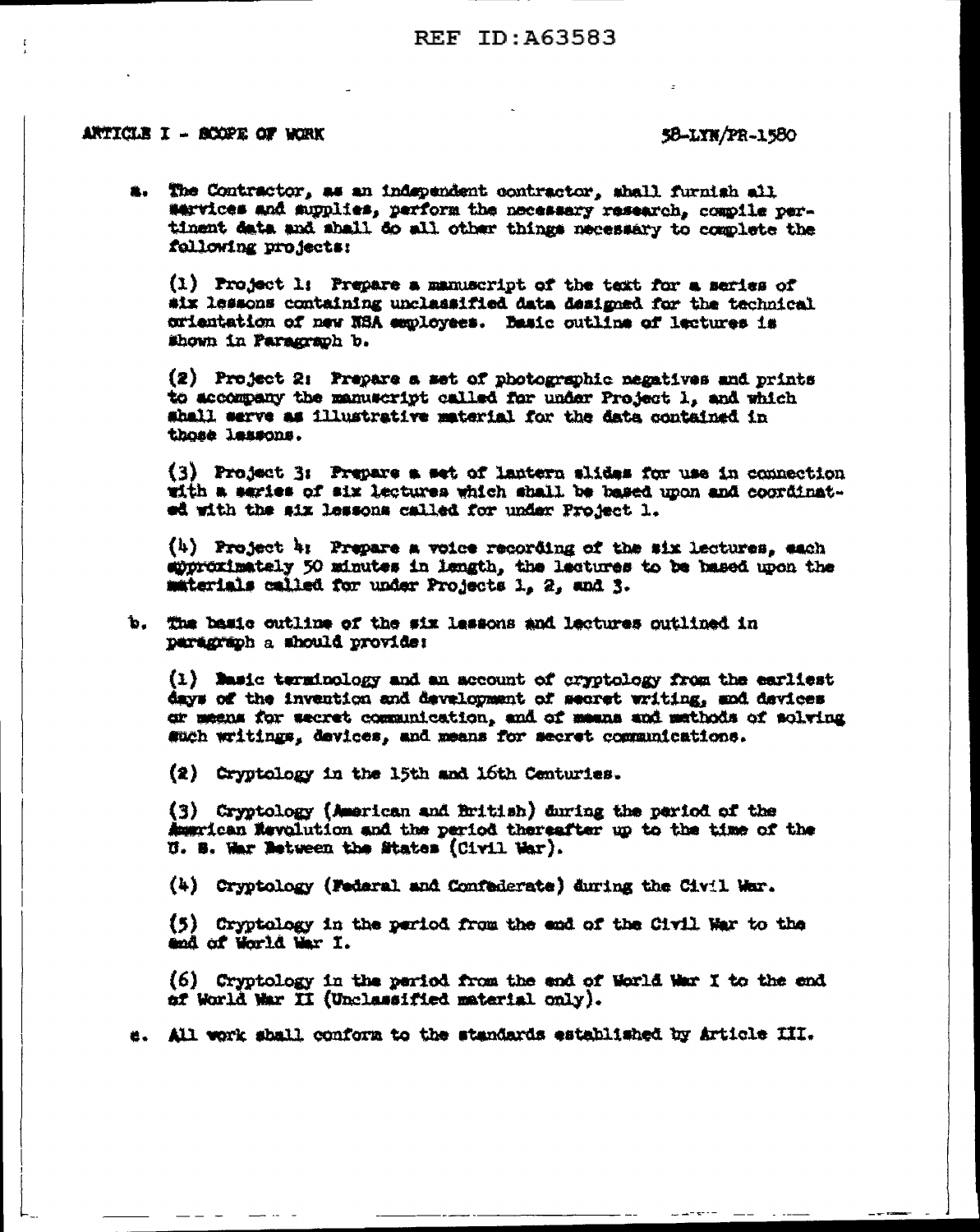4. Maports. The Contractor shall furnish twelve (12) monthly progress reports outlining progress of the work. These reports shall be submitted within ten days following the period being reported.

## ARTICLE II - DELIVERY

The Contractor shall deliver, not later than 1 May 1959, the completed work required herein to the Director of Training, National Security Agency; however, the Government may at its discretion extend the date of delivery for good cause shown. Reports required by Article I d. above will be delivered to the Director of Training, National Security Agency.

### ARTICLE III - INEPECTION AND APPROVAL

At least 30 days prior to the date set for dalivery in Article II, the Contractor shall submit to the Contracting Officer, or the Director of Training. NBA (the duly authorized representative of the Contracting Officer), the complated manuscript or other work called for in Article I for approval and inspection as to its compliance with the standards set forth herein. If the work, in the opinion of the Contracting Officer or his duly authorized representative, meets the required standards and is otherwise satisfactory as to coverage and content, it shall be approved. If the work, in the opinion of the Contracting Officer or his duly authorised representative, does not meet the required standards or is otherwise unsatisfactory as to coverage and content, the Contractor whall make such changes, corrections, additions or deletions as are necessary to meet the required standards and to produce satisfactory work.

IN ALL OTHER RESPECTS THE TERMS AND CONDITIONS OF CONTRACT HO. DA49-170-

ac-1739 SHALL APPLY.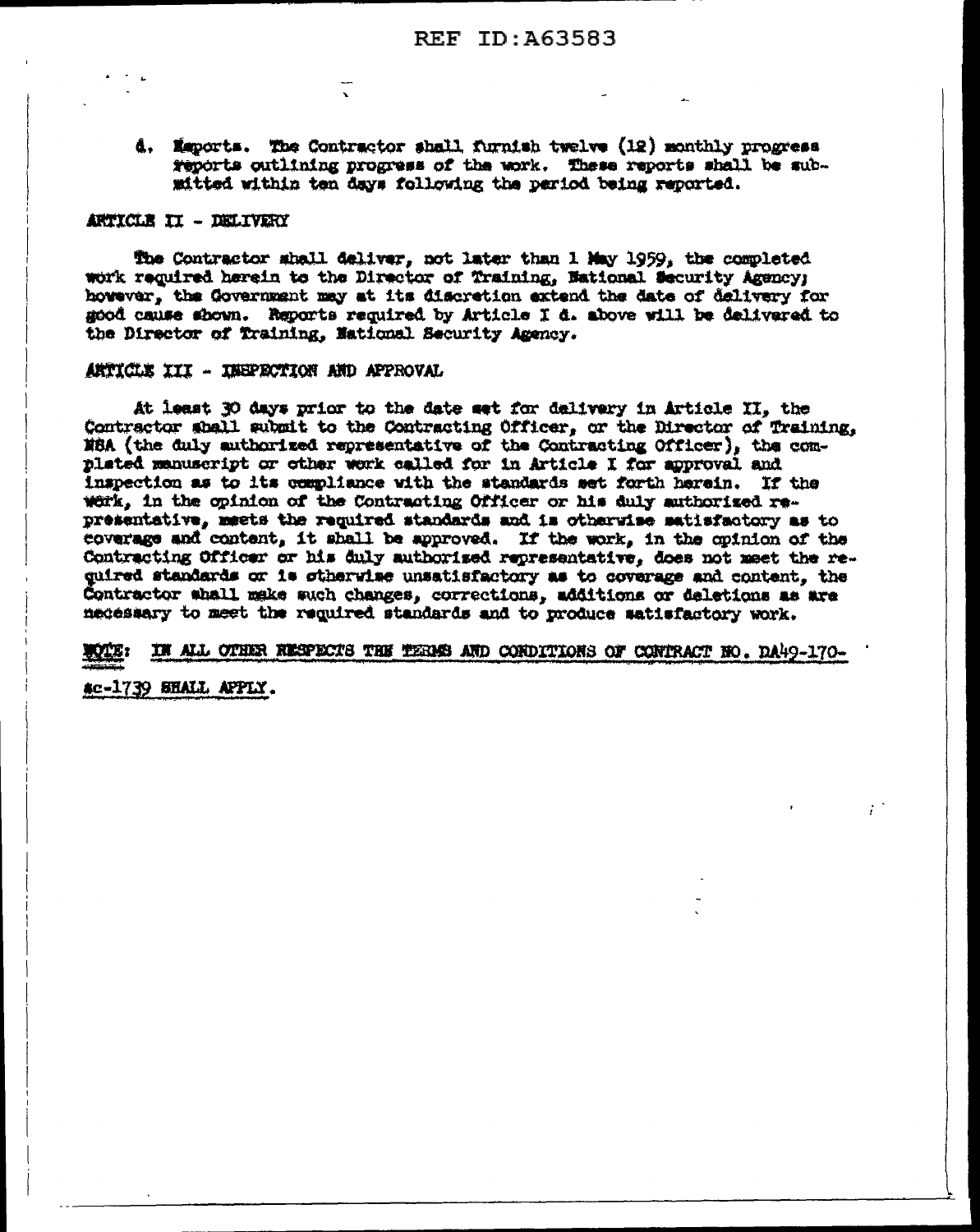# **REF ID:A63583**

 $\rightarrow$ 

المستنادان والمنابذ والمستد

 $\overline{a}$ 

# MISCELLANEOUS OFFICE SUPPLIES

 $\frac{1}{2} \frac{1}{2} \frac{1}{2} \frac{1}{2} \frac{1}{2} \frac{1}{2} \frac{1}{2} \frac{1}{2} \frac{1}{2} \frac{1}{2} \frac{1}{2} \frac{1}{2} \frac{1}{2} \frac{1}{2} \frac{1}{2} \frac{1}{2} \frac{1}{2} \frac{1}{2} \frac{1}{2} \frac{1}{2} \frac{1}{2} \frac{1}{2} \frac{1}{2} \frac{1}{2} \frac{1}{2} \frac{1}{2} \frac{1}{2} \frac{1}{2} \frac{1}{2} \frac{1}{2} \frac{1}{2} \frac{$ 

 $\sim$ 

| <b>Quantity</b>         | Item                                                                                                                                |  |  |  |
|-------------------------|-------------------------------------------------------------------------------------------------------------------------------------|--|--|--|
| 1                       | Typist's desk, spprox. 45-50"                                                                                                       |  |  |  |
| 1                       | Typist's chair, without smms                                                                                                        |  |  |  |
| 1                       | Pad to go under typist's chair to protect rug                                                                                       |  |  |  |
| 倉                       | Tables, small, spprox. $18^n$ x $24^n$ , one for holding unabridged<br>dictionary, the other for supporting a 6-drawer file cabinet |  |  |  |
| 1                       | File cabinet, 6-drawer, gray, steel, approx. $16^n$ wide x $17^n$ deep<br>by 15 <sup>2</sup> high, for 3"x 5" cards                 |  |  |  |
| 욠                       | Weste-paper baskets, wood (oak or steel, to match typist's desk)                                                                    |  |  |  |
| 4                       | Trays, desk, wood, spprox. $10\frac{1}{2}$ " x $15\frac{1}{2}$ " x $2-3/\frac{1}{2}$ " (oak or steel,<br>to match typist's desk)    |  |  |  |
| 1                       | Typewriter, electromatic, regular carriage                                                                                          |  |  |  |
| 1                       | Deak lamp, floating flourescent type                                                                                                |  |  |  |
| 6                       | File sorters, steel, gray, moprox. $16^n$ long x 9" wide x 9" high,<br>with 7 divisions (or wire separators)                        |  |  |  |
| ı                       | Pencil sharpener                                                                                                                    |  |  |  |
| 1                       | <b>Neotch-tape dispenser</b>                                                                                                        |  |  |  |
| ı                       | Wire stepler for fastening papers                                                                                                   |  |  |  |
| . דע 3                  | ride<br><b>Book</b> ends, steel, gray, approx $6^n/x$ 9" high                                                                       |  |  |  |
| $\overline{\mathbf{r}}$ | Farforstor, Marvel 60HD, making 2-hole perforations in papers<br>to be held in mentla folders                                       |  |  |  |
| 4                       | Glass bowls for holding paper clips                                                                                                 |  |  |  |
| 4                       | Glass trays for holding pencils                                                                                                     |  |  |  |
| 1                       | Desk calendar (sppointment-recording type)                                                                                          |  |  |  |
| 6.                      | Bibbons, for electronstic typewriter; 4 black, 2 red & black                                                                        |  |  |  |
| $2$ box                 | Staples (5000 "Majestic", for stapling machine)                                                                                     |  |  |  |
| $1$ box                 | Paper fasteners, Fresto No. R-2 $(2^{\lambda}_{1}$ center to center, 2" capacity)                                                   |  |  |  |
| ı                       | Ruler, 18"                                                                                                                          |  |  |  |